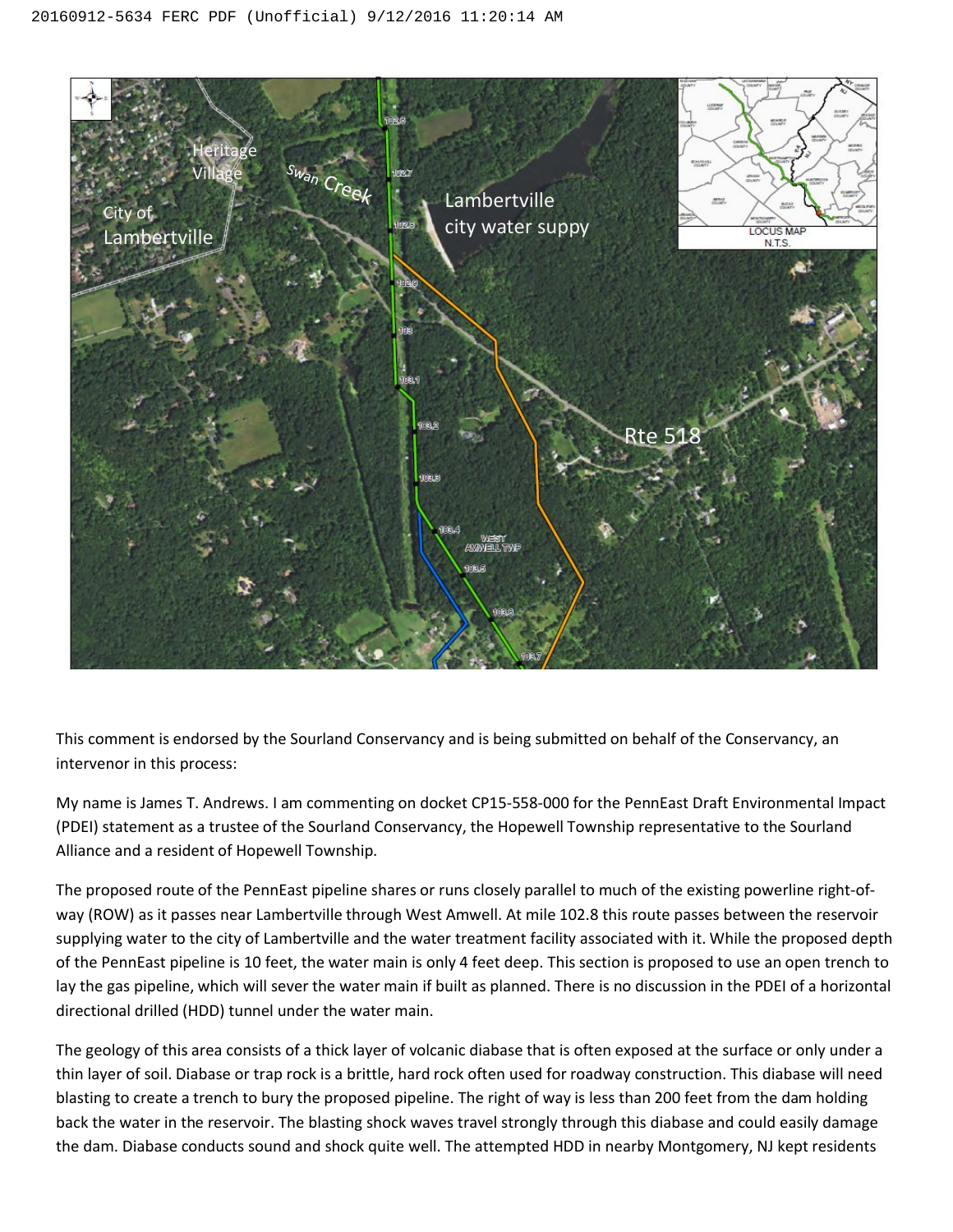awake for miles around. Lambertville is only 1200 feet away from the ROW near the dam. Heritage Village apartment complex is only 1600 feet away from the ROW.

Swan Creek exits the reservoir into a valley with steep walls. This valley flows directly into the city of Lambertville. The construction of the pipeline near this dam will be a real hazard to the residents of Lambertville. A failure of the dam would be catastrophic.

The Environmental Impact Statement has no discussion of any special concerns in this area even though it is so close to Lambertville and the reservoir. The pipeline, its construction and the blasting that it would require would have significant risk and impact on the public drinking supply for the city of Lambertville and the dam that holds back Swan Creek Reservoir and Swan Creek. The dam and reservoir are only about 200 feet east of the proposed route of the pipeline. The water treatment facility is only 300-400 feet west of the proposed route. The PennEast pipeline will need to cross under the water supply pipelines and very near the dam. The shock waves from blasting for an open trench or the pounding of HDD so near this moderate sized dam with a large reservoir behind it and just up steam from the City of Lambertville is a concern. The noise from the blasting or pounding of the HDD will be disrupting to the daily life of everyone in Lambertville and nearby. Blasting is likely to disrupt the water supply for homes that use wells for water.